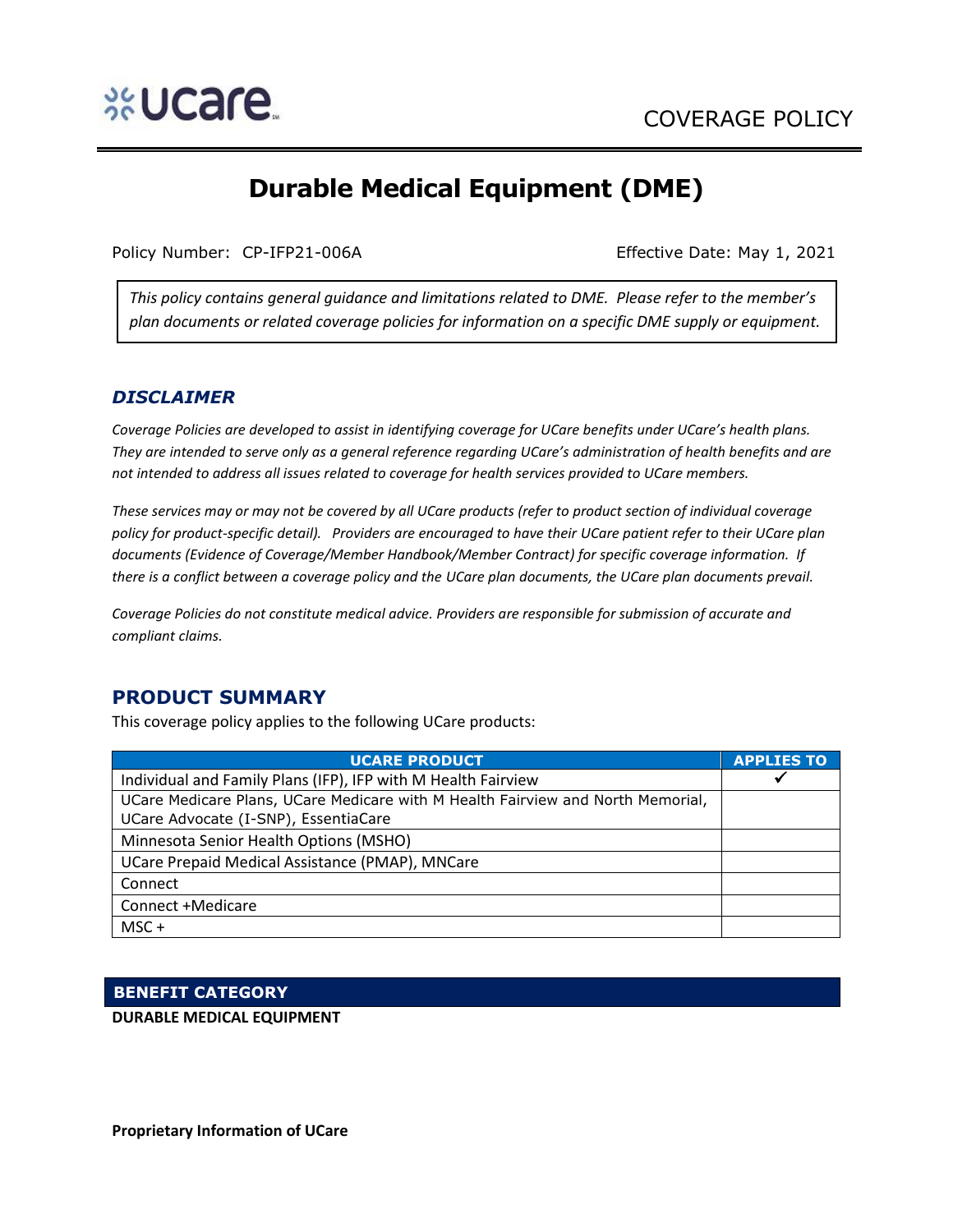# **%Ucare**

# COVERAGE POLICY

# **DEFINITIONS**

Durable Medical Equipment (DME) is medical equipment that meets all the following requirements and may be covered if:

- Prescribed by a health care provider for a defined medical purpose
- Can withstand repeated use, such as could be rented and used by successive members
- Is primarily used to serve a medical purpose and not generally useful to a person in the absence of an illness or injury
- Is determined by UCare to be reasonable and necessary
- Represents the most cost-effective care alternative (e.g., assists in preventing a higher level of care, as in-home care versus skilled nursing facility or inpatient admission)

#### **Provider**

A DME provider/vendor, health care professional or facility licensed, certified, or otherwise qualified under state law to provide health services or supplies/equipment.

\**Equipment purchased from internet-based retailers without a prescription from a licensed health care provider will not be covered by the health plan.*

#### **Standard Model**

DME that meets the minimum specifications for member needs. This limitation is intended to exclude coverage for deluxe or additional components of a DME item, not necessary to meet the member's minimal specification to treat an injury or illness.

#### **Reasonable Use**

Reasonable use is determined and prescribed by the licensed health care provider or as determined by UCare.

#### **Rental/Purchase**

- DME can be rented or purchased. Certain DME items, especially those of low cost or requiring customization can only be purchased.
- Depending on the device for a rented item, UCare has determined a set timeframe when the rental payments are "capped", and no further payments will be made.
- In the event UCare elects to purchase equipment currently being rented for a member, DME provider will apply all rental payments already made toward the cost of the purchase of the equipment.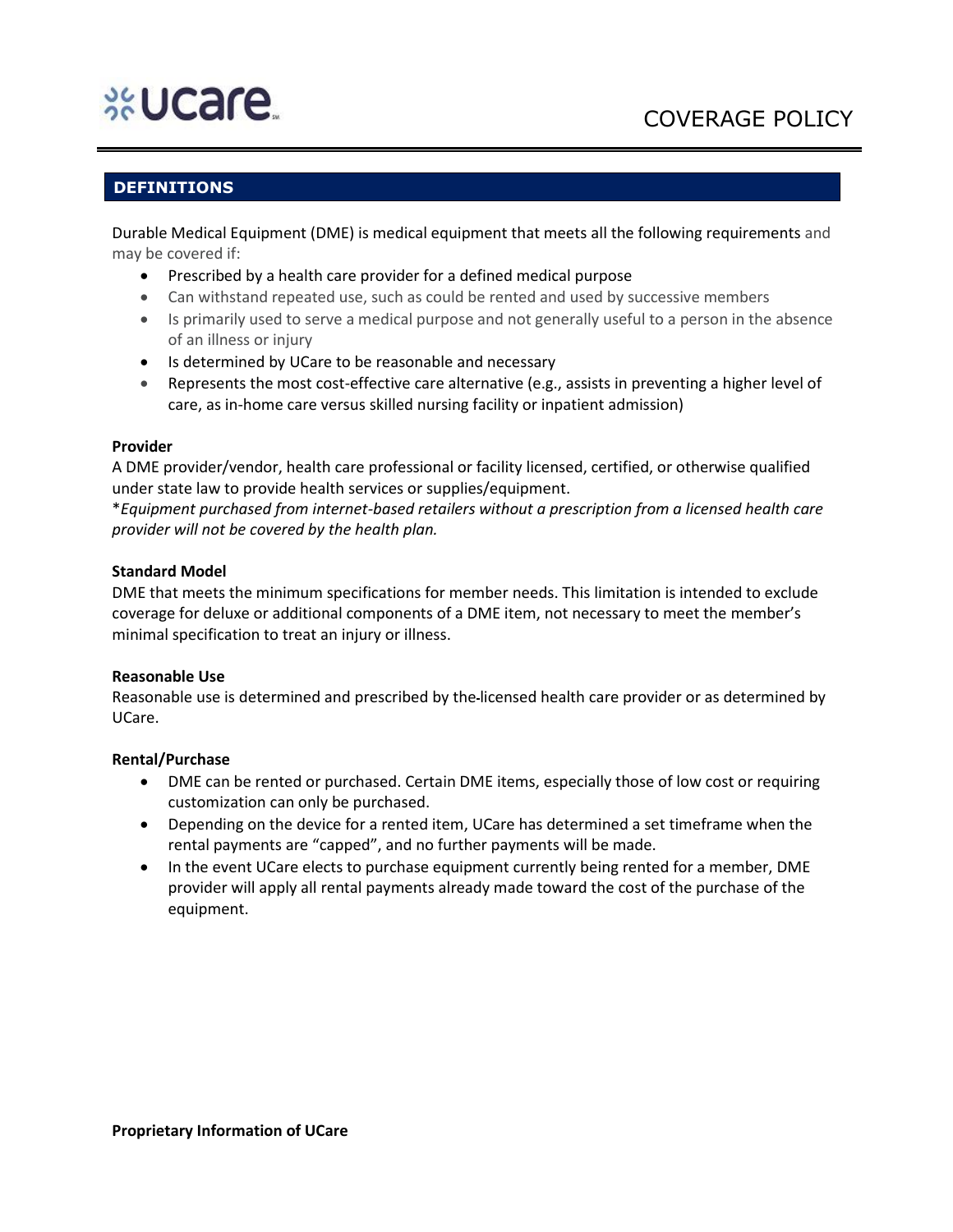# **%Ucare**

# **Coverage Policy**

**Durable medical equipment (DME) and prosthetics are generally covered subject to the terms listed below and per member's plan documents. Check plan documents for limits that may apply.**

#### **Durable Medical Equipment**

- DME and supplies must be obtained from, or repaired by UCare approved vendors.
- All covered DME items should be the acceptable and standard model, considering the member's condition. If a member requests an alternative item/part, which is safe and effective, UCare may cover the cost up to the cost of the acceptable standard model.
- Total payment for DME equipment to address a need will not exceed the cost of the standard equipment or service.
- Covered services and supplies are subject to periodic review and modification by the Medical Directors.
- Professional fees directly related to dispensing or customizing the item should be paid as part of the total eligible expense.

#### **Prosthetics**

Payment will not exceed the cost of an alternate piece of equipment or service that is effective and enables the member to conduct standard activities of daily living. Prosthetics is limited to one prosthetic item per affected body part.

Prosthetics includes coverage of, but is not limited to:

- Artificial Eye (eye prosthesis). Coverage Includes polishing and adjustments.
- Hair prostheses (i.e., wigs) for hair loss resulting from alopecia areata
- Oral appliances for cleft lip and cleft palate

## **Repairs and Replacement**

- Replacement of eligible equipment/prosthetics may be covered if the estimate for repairs is not cost effective and the item has exceeded manufacturer life expectancy. Repairs (instead of replacement) of equipment/prosthetics may be covered at the discretion of UCare.
- Requests for replacement DME when existing DME is not broken requires a physician statement documenting a change in covered member's physical condition, and the rationale for the replacement DME.

#### **Rental**

- UCare reserves the right to determine if an item will be approved for rental vs. purchase.
- Rental of medically necessary equipment, while the member's owned equipment is being repaired, is covered for 1 month. Prior authorization of the rental item will be required only for those items that currently require prior authorization.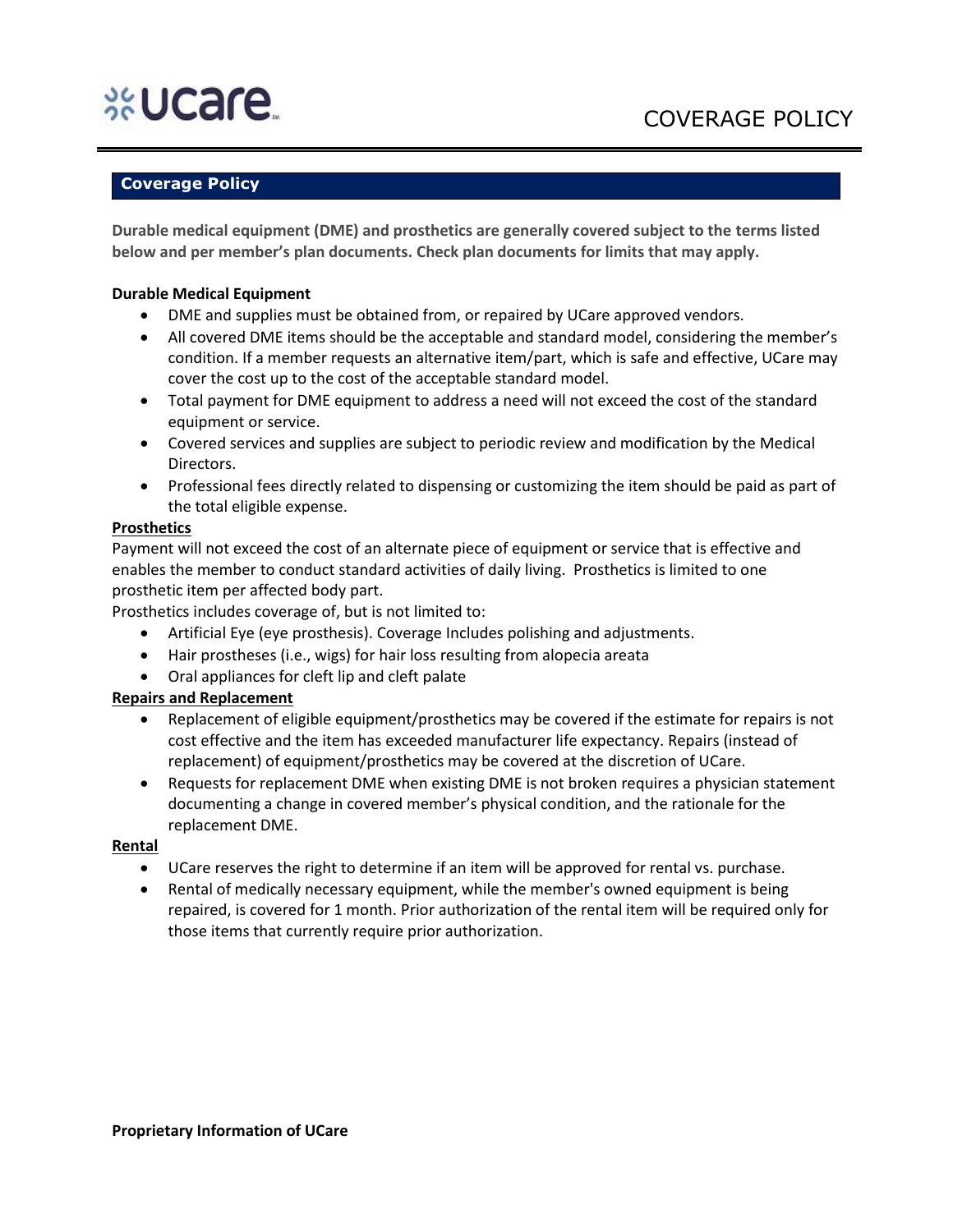#### **Services that are not covered include, but are not limited to:**

- Communication aids or devices: equipment to create, replace or augment communication abilities including, but not limited to:
	- o hearing aids, fitting of hearing aids, and batteries, except as specified in the members' contract for children under age 19 *\*This exclusion does not apply to cochlear implants.*
	- o speech processors, receivers, iPads or tablets, communication boards, or computer or electronic assisted communication.
- Duplicate or similar items.
- Durable medical equipment (DME) and supplies covered under a facility's per diem are not eligible for separate reimbursement.
- Enteral nutrition products given orally and related supplies; including food thickeners, baby food, formula and grocery items that can be blended and used with enteral products.
- Household equipment such as, but not limited to, exercise cycles, air purifiers, central or unit air conditioners, water purifiers, non-allergenic pillows, mattresses or waterbeds.
- Household fixtures including, but not limited to, escalators or elevators, ramps, swimming pools and saunas.
- Items which are primarily educational in nature, or for hygiene, vocation, comfort, convenience or recreation.
- Labor and related charges for repair estimates of any covered items which are more than the cost of replacement by a UCare approved vendor.
- Modifications to the structure of the home including, but not limited to, it's wiring, plumbing or charges for installation of equipment.
- Other equipment and supplies, including but not limited to assistive devices, that we determine are not eligible for coverage.
- Over-the-counter orthotics, braces, appliances and supplies.
- Prostheses are not covered when requested for appearance alone. The need for a prosthesis requires that there be a functional issue for coverage to be approved.
- Rental equipment while member's owned equipment is being repaired, beyond one-month rental of medically necessary equipment.
- Replacement or repair of any covered items, if the items are (i) damaged or destroyed by member misuse, abuse or carelessness, (ii) lost; or (iii) stolen.
- Sales tax, mailing, delivery charges, service call charges.
- Vehicle, car or van modifications including, but not limited to, hand brakes, hydraulic lifts and car carrier.

#### **Prior Authorization**

**Prior authorization is required for select items for rental or purchase.** 

**Consult the 2021 Authorization and Notification Requirements – Medical Services grid for UCare Individual & Family Plans and UCare Individual & Family Plans with M Health Fairview for further details.**